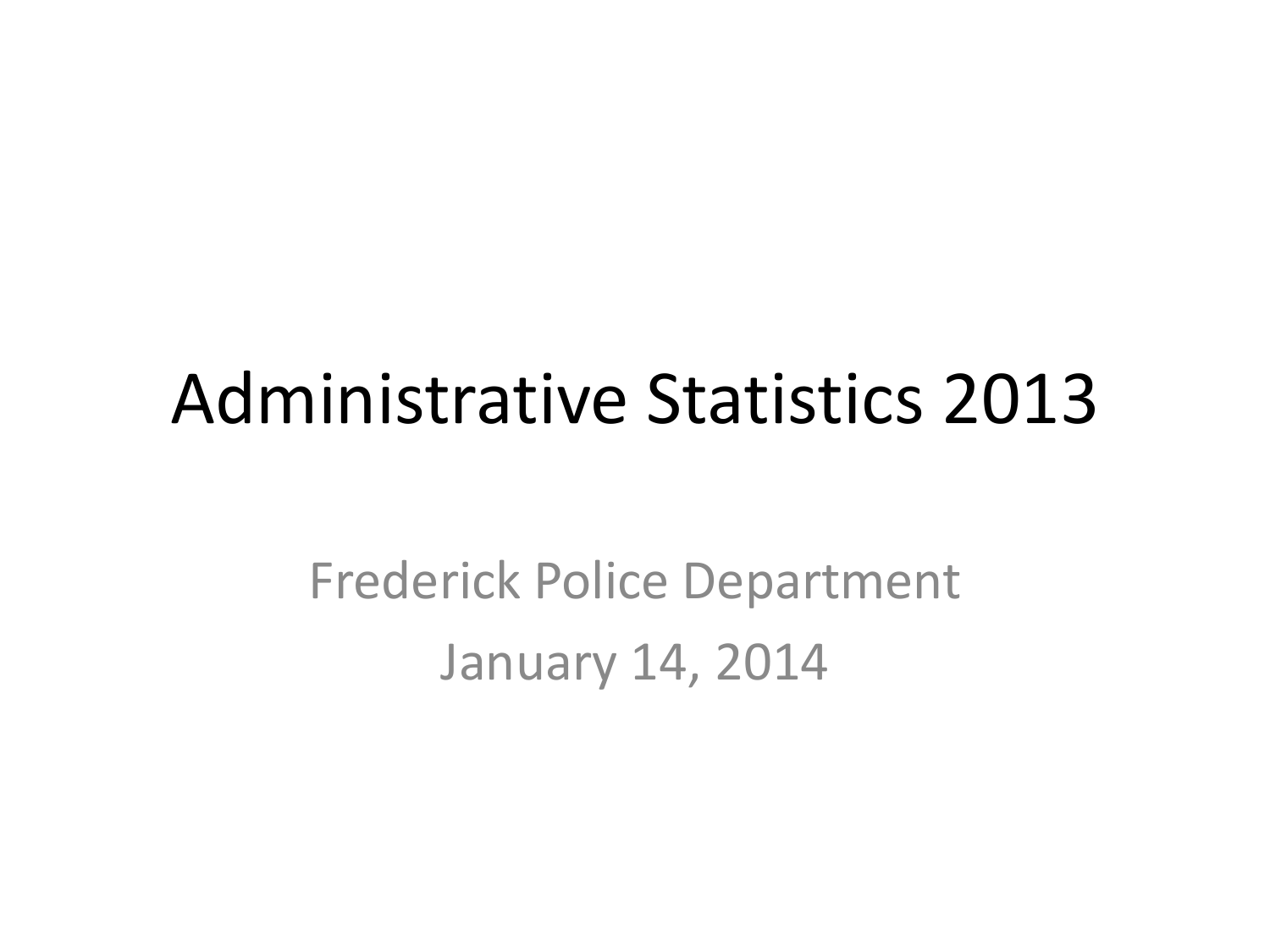## Part I Crime Comparison 2013 vs. 2012

| <b>Part I Crime</b>       | 2013        | 2012               | # Change |  |
|---------------------------|-------------|--------------------|----------|--|
| Homicide                  | $\mathbf 1$ | 0.0<br>$\mathbf 1$ |          |  |
| Rape                      | 7           | 26                 | $-73.1$  |  |
| Robbery                   | 98          | 105                | $-6.7$   |  |
| <b>Aggravated Assault</b> | 222         | 249                | $-10.8$  |  |
| <b>Burglary</b>           | 227         | 245                | $-7.3$   |  |
| <b>Theft</b>              | 1504        | 1527               | $-1.5$   |  |
| <b>Stolen Auto</b>        | 61          | 127                | $-52.0$  |  |
| <b>Total</b>              | 2120        | 2280               | $-7.0$   |  |

\*totals are based on the 2013 and 2012 UCR Reports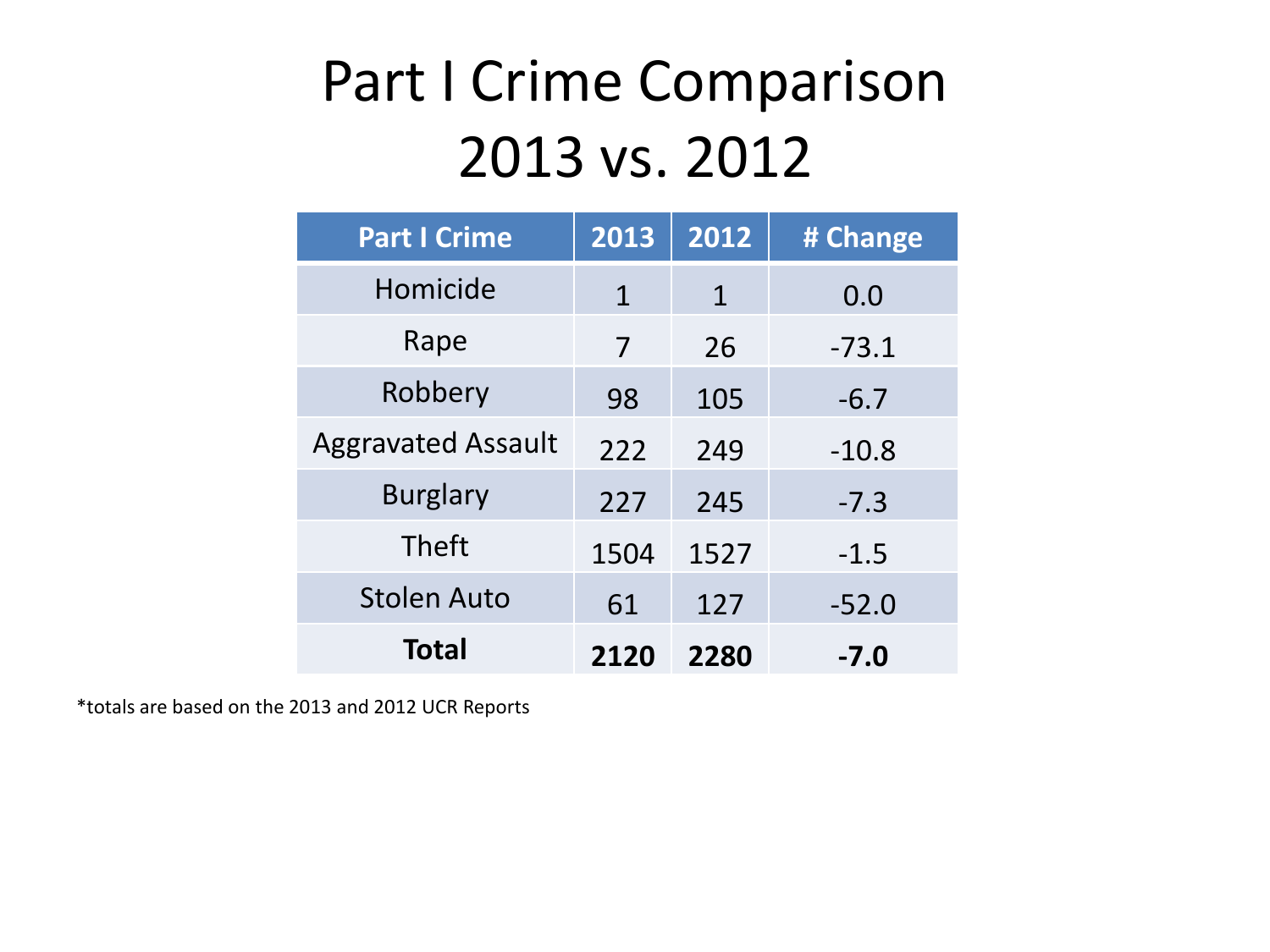### Part I Crime Comparison 2009-2013

| <b>Part I Crime</b>   | 2013         | 2012         | 2011           | 2010           | 2009        |
|-----------------------|--------------|--------------|----------------|----------------|-------------|
| Homicide              | $\mathbf{1}$ | $\mathbf{1}$ | $\overline{2}$ | $\overline{2}$ | $\mathbf 1$ |
| Rape                  | 7            | 26           | 19             | 16             | 18          |
| Robbery               | 98           | 105          | 96             | 162            | 150         |
| Aggravated<br>Assault | 222          | 249          | 194            | 274            | 345         |
| <b>Burglary</b>       | 227          | 245          | 235            | 262            | 299         |
| <b>Theft</b>          | 1504         | 1527         | 1474           | 1363           | 1386        |
| <b>Stolen Auto</b>    | 61           | 127          | 78             | 87             | 101         |
| <b>Total</b>          | 2120         | 2280         | 2098           | 2166           | 2300        |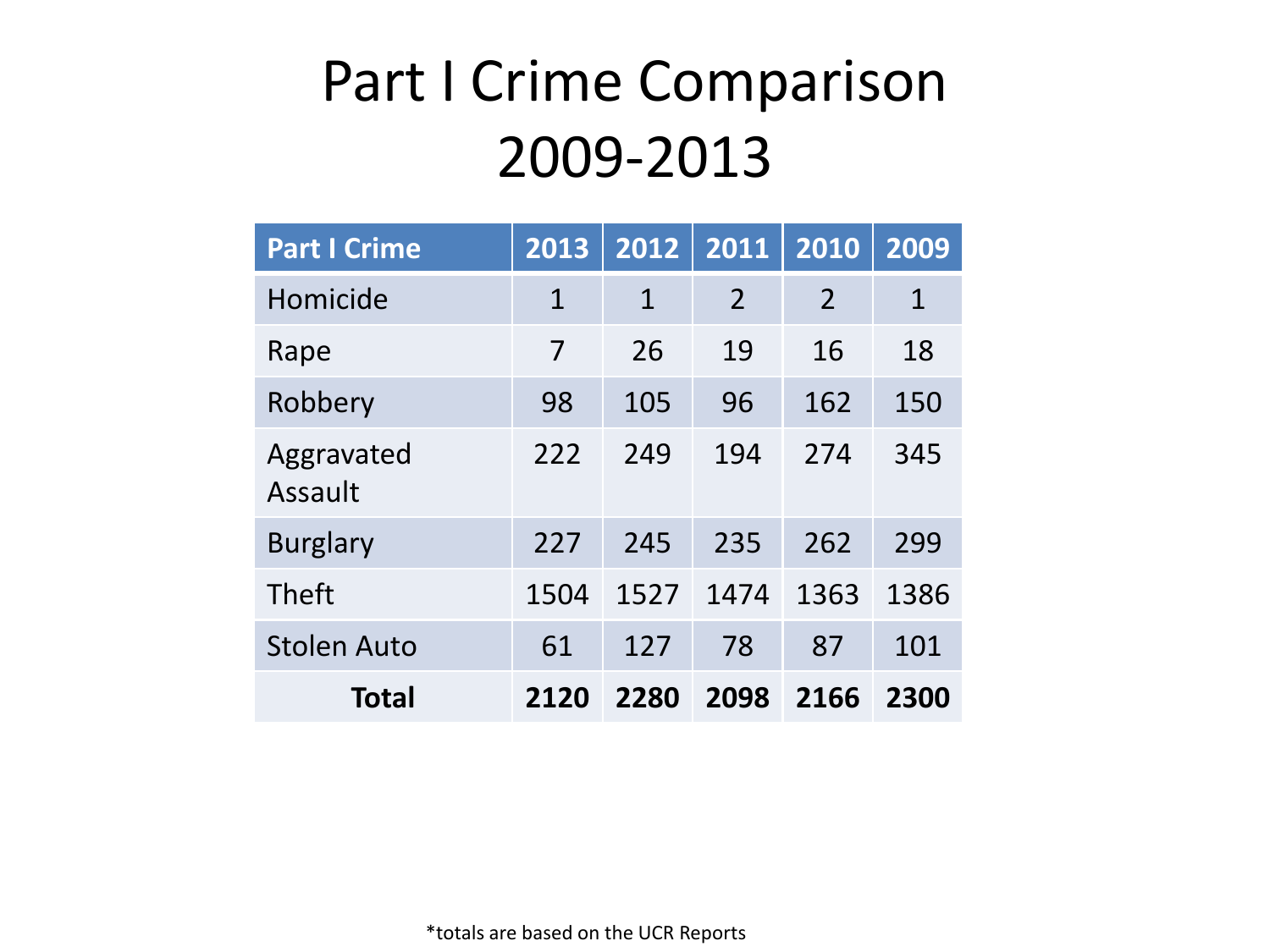### Part I Crime

**Part 1 Crime Average (n=2191)** High (n=2284) **-Low (n=2098)** 



*\*Data reflected accounts for all Part I Crime except for homicide.*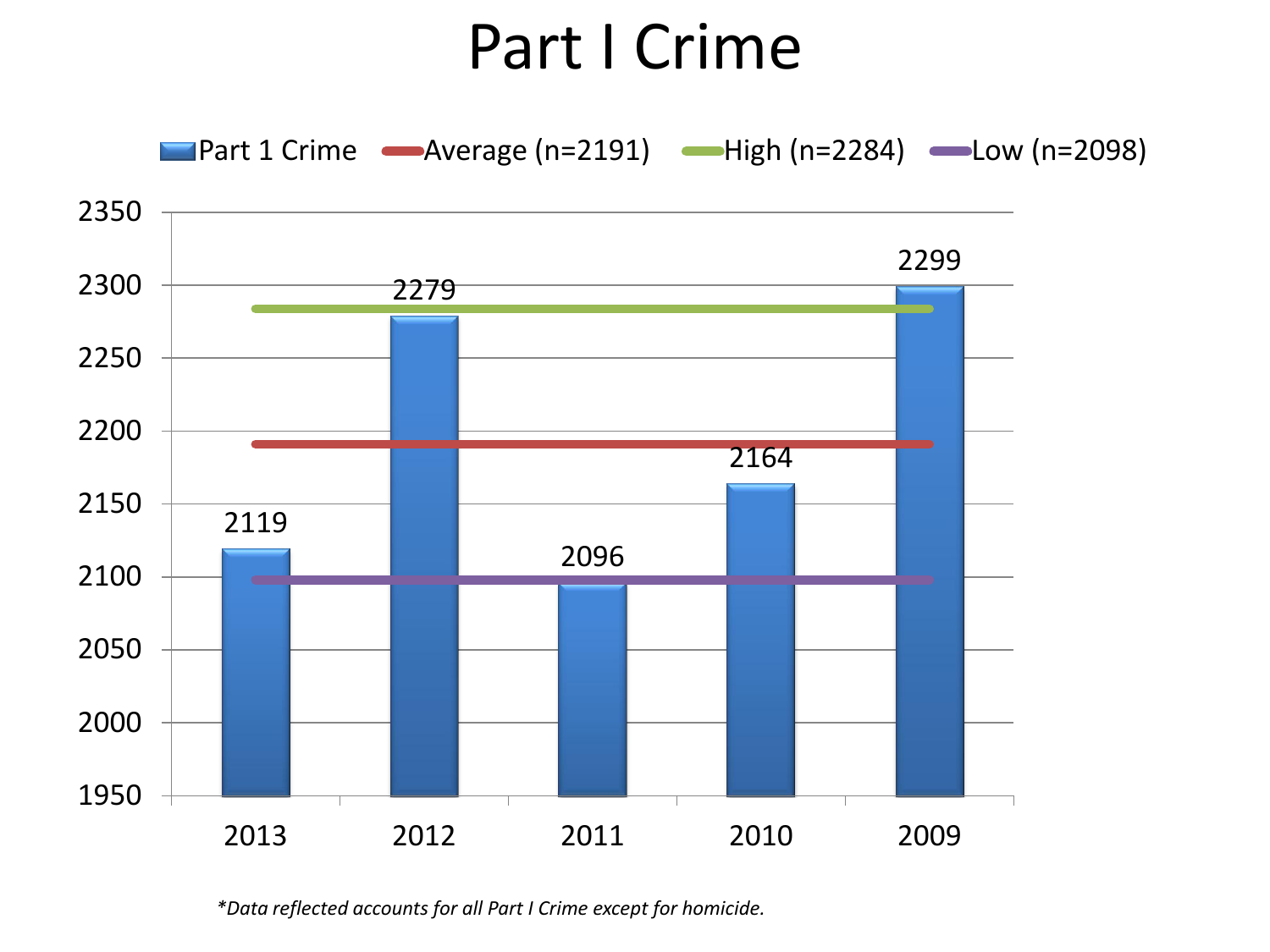





Data Source: FPD Uniform Crime Reports (1991-2013). Part I Crime: Homicide, Rape, Robbery, Aggravated Assault, Burglary, Larceny-Theft & Stolen Auto.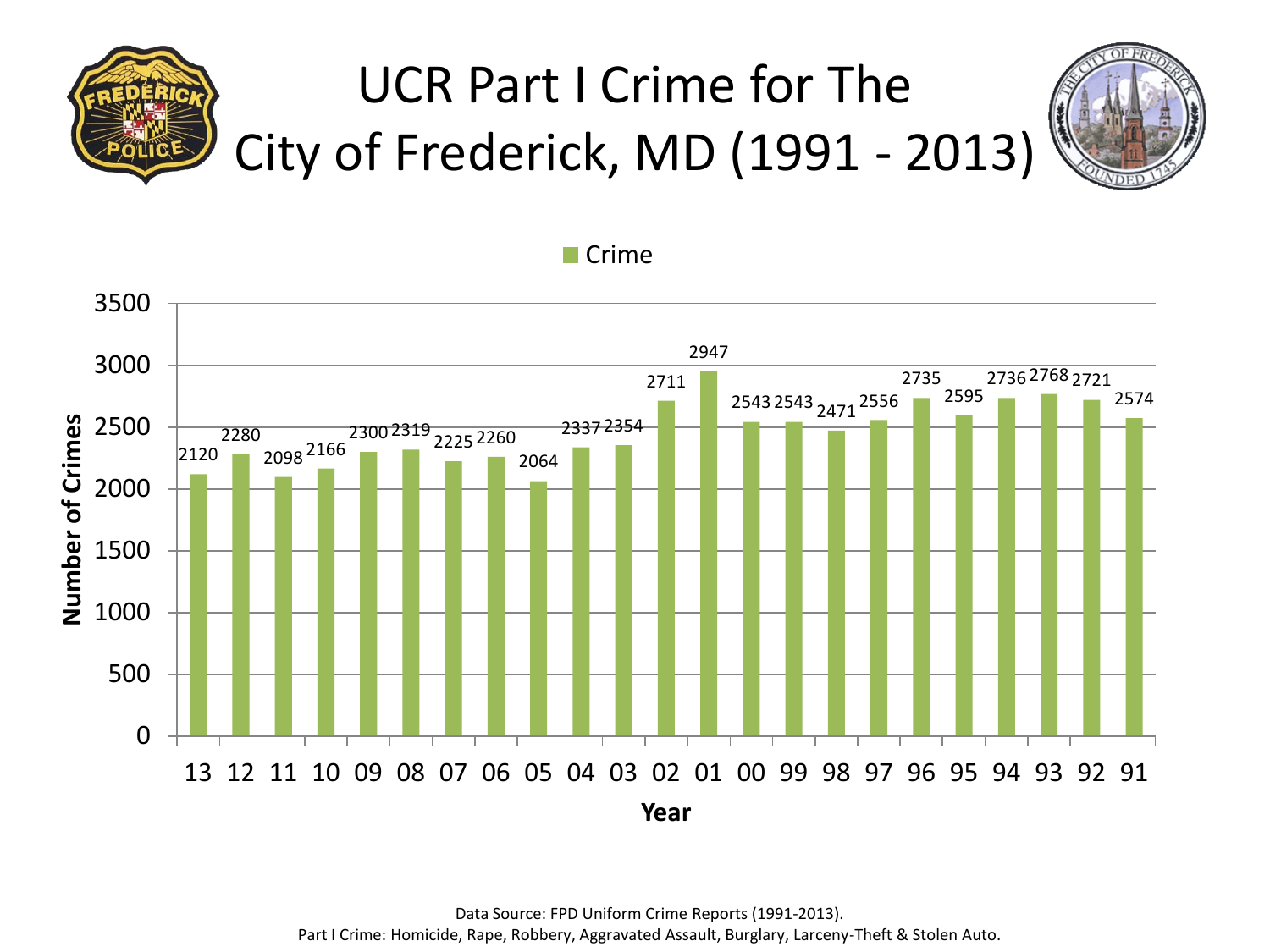

**Population x 1,000 Crime Rate per 1,000** 



Part I Crime (UCR): Homicide; Rape; Robbery; Aggravated Assault; Burglary; Larceny-Theft; & Stolen Auto. Data Source: US Census Bureau (1991-1999, 2010) & City of Frederick Population Projections (2000-2009, 2011-2013).